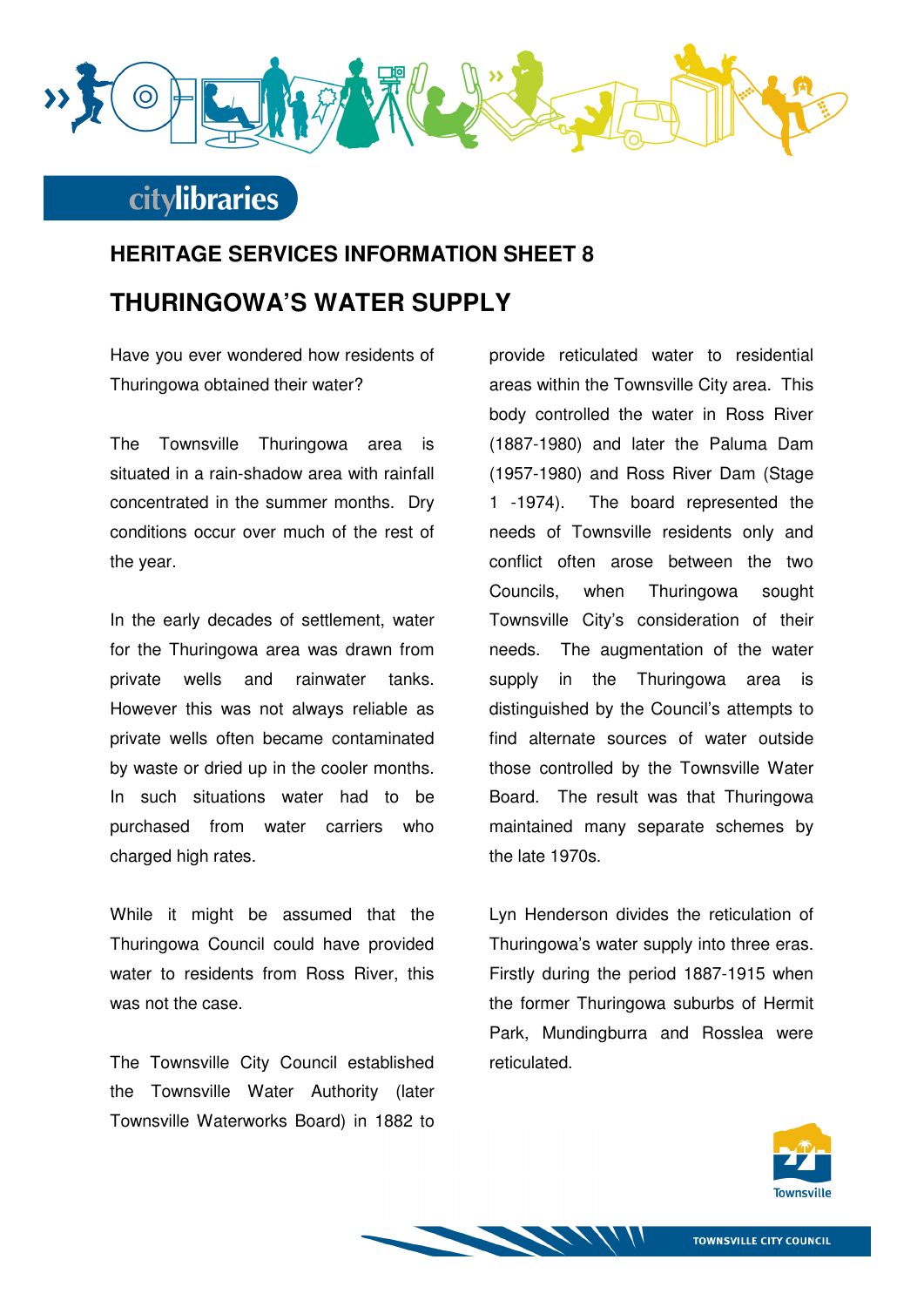

Secondly, 1947 when reticulated water was provided to the township of Paluma and finally, 1957-1985 when the Council had to instigate and maintain eight separate water schemes to serve residents in its outer suburbs.

Although in the late nineteenth century rural local authorities were not compelled to provide reticulated water to residents, Thuringowa Shire saw the provision of water as a sign of a progressive Council. Thuringowa Chairman, Joseph Hodel stated in 1889, "No opportunity should be lost in giving the public water because a plentiful supply would double the population of the Division."

Thus in 1896, during Hodel's term, a reticulated water scheme was established. However it took nine years of trials to find a reliable and uncontaminated source.

The water was provided from a well located in Anderson Park. The well, named after the Chairman, Hodel was known locally as the Shire Well. It provided water to the nearby suburbs of Hermit Park, Rosslea and Mundingburra. It not only created a healthier environment

but also improved the general quality of life for Thuringowan residents.

Before this well became the established source for reticulated water in the area, other wells had been sunk however they proved unsatisfactory due to cost, contamination or irregular supply. Sites on Fulham Road, Ross River, Stewart Creek, Stewart Range, Purves Street and Love Lane were trialed. Even the construction of a dam at Five Head Creek was considered by Council in 1892.

In 1947 Thuringowa Shire accepted its second challenge: to provide reticulated water to the settlement of Paluma. The infrastructure had been put in place by the RAAF during World War II and water was readily available from a nearby creek. Percy Jones worked on the project during the war:

"Well Mt Spec was just a few houses up on Paluma, and up on the top they'd put some big water tanks, and that was the town water supply. They pumped the water from a creek down the back; the water was icy cold. We used to pump it up in this tank.

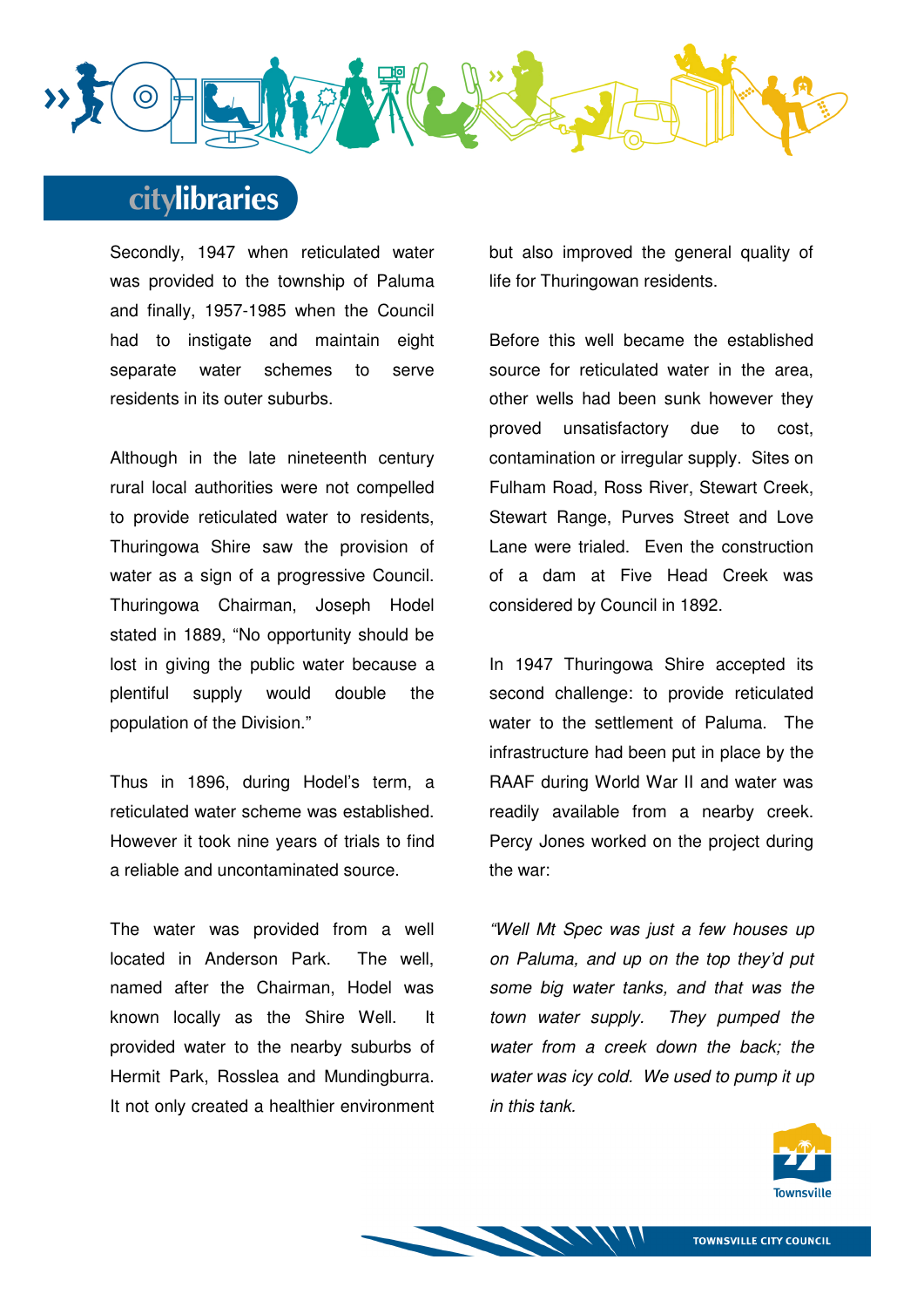

And of course, we had to reticulate all the water all over Mt Spec where the sergeants' and the officers' mess was, and all the houses that were confiscated, the houses for the fellas that were recuperating."

After the war the Council only needed to connect the remaining residents to the main.

As residential subdivisions developed in 1950s, residents called for reticulated water. Townsville City Council continued to refuse requests from Thuringowa to connect Thuringowa residents in the areas of Rollingstone, Bluewater and the northern beach settlements to the Mt Spec pipeline. Thus Council had to find suitable water sources to service its developing communities.

In 1964 suitable water for reticulation to Innes Estate and Geaney's Lane was provided from Black River via a reservoir on Mt Bohle. The Upper Ross area was reticulated from bores sunk west of Ross River and in the 1970s Rollingstone was reticulated from the Rollingstone Creek. In addition Council provided water to Giru from bores it sank in the Ayr Shire.

After the Ross River Dam was completed in 1974 Townsville City Council became more willing to meet Thuringowa requirements as its own water problems were eased. By 1976 suburbs in the Upper Ross were utilising water provided from the Townsville City mains. By the late 1970s the Council was operating eight separate water reticulation schemes in the shire area.

In 1987 NQ Water was established to obtain, conserve and supply water in bulk to local governments. The establishment of this body has reduced competition between the two Councils over water. Townsville and Thuringowa City Councils however continue to be responsible for the reticulation of water to residents in their area.

Today water is not only available from Ross River Dam and Paluma Dam but also from the Burdekin Dam.